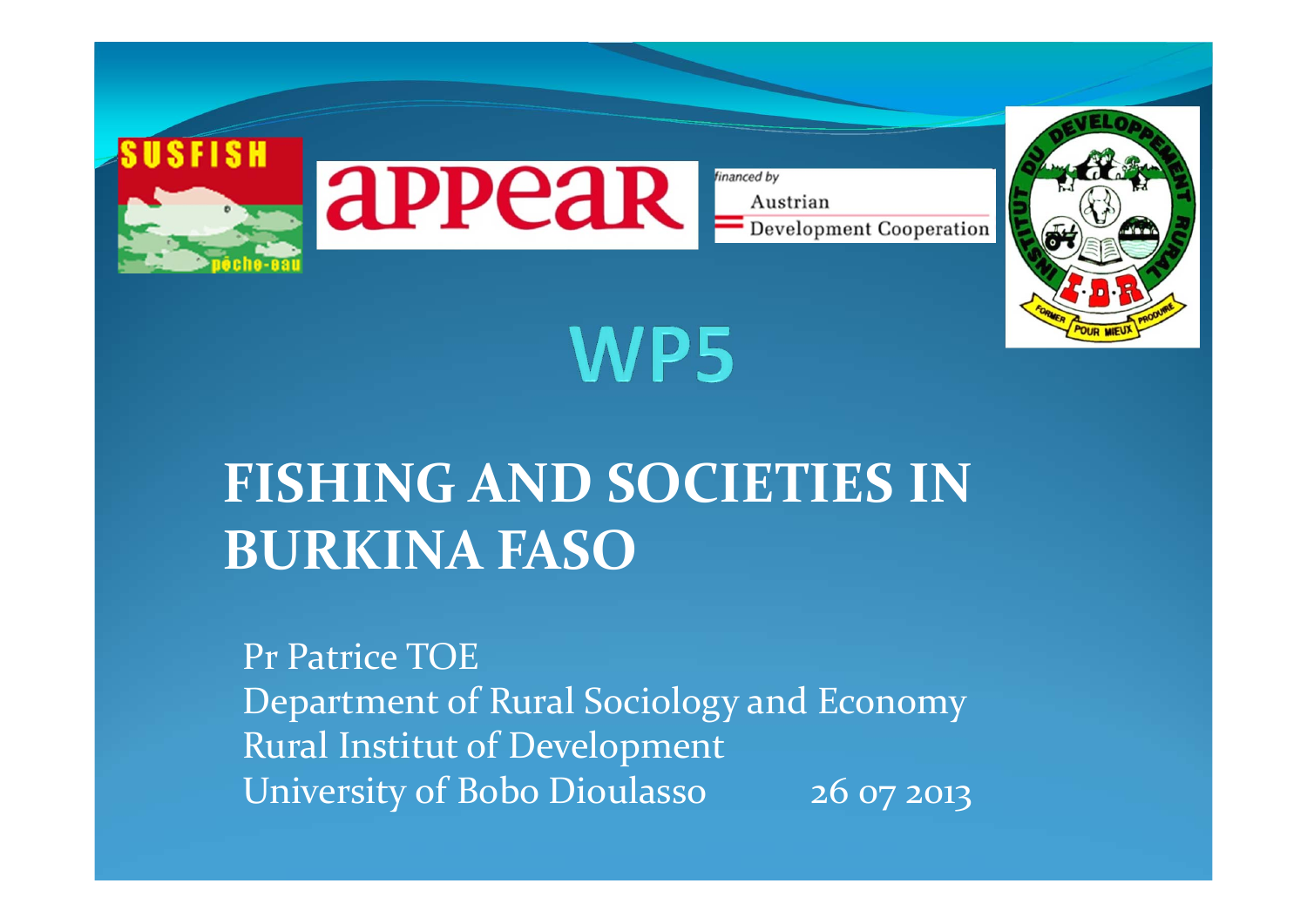# Objectifs de l'axe 5

 How to improuve the population livelihoods around traditional and modern water bodies by <sup>a</sup> sustainable managemen<sup>t</sup> of water resources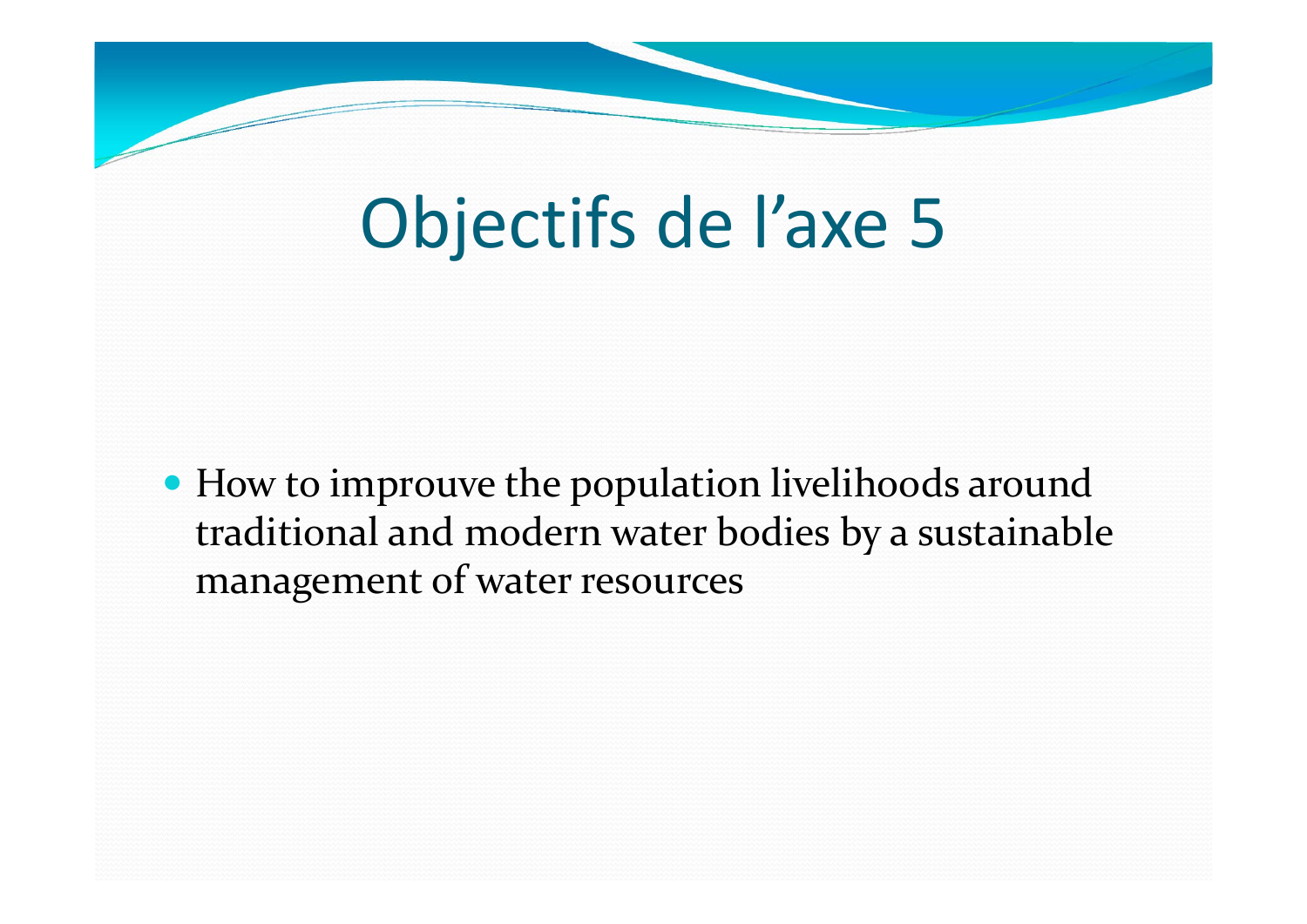# Objectifs spécifiques

1

2

3

- • How to improve the population livelihoods around traditional and modern water bodies by <sup>a</sup> sustainable managemen<sup>t</sup> of water resources
- Identify actors strategies by the water bodies exploitation
- Look at the linkage between legality and legitimacy issue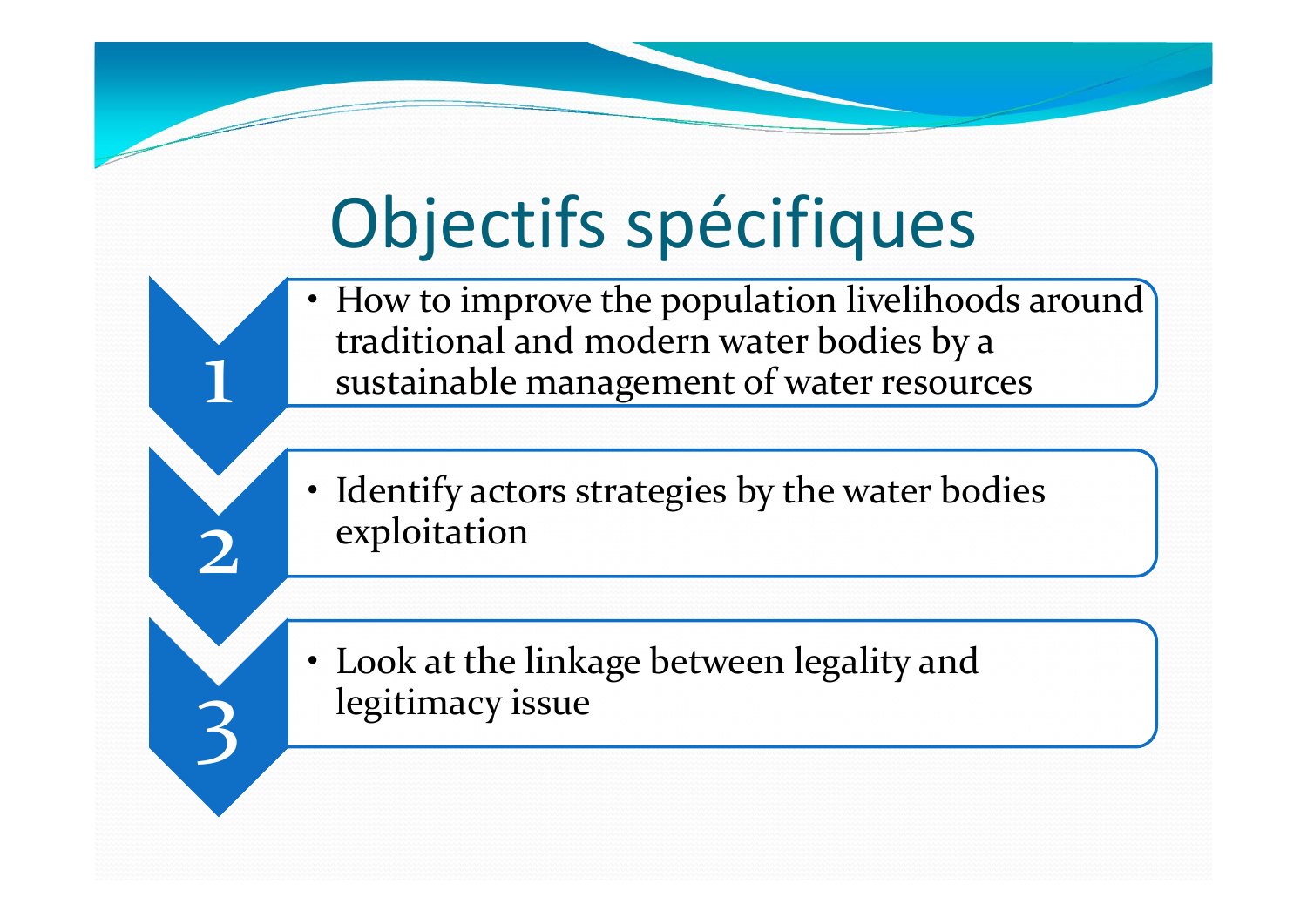## Three Topics

Farmer participation and stakeholder strategies around water bodies : Case of Sourou and Boromo

Community fisheries and development strategy in Burkina Faso : case of Bam and Bagré

Gouvernance and traditional institutions in Fisheries in Burkina Faso : case of Mossodougou, Tiéfora end Tengrela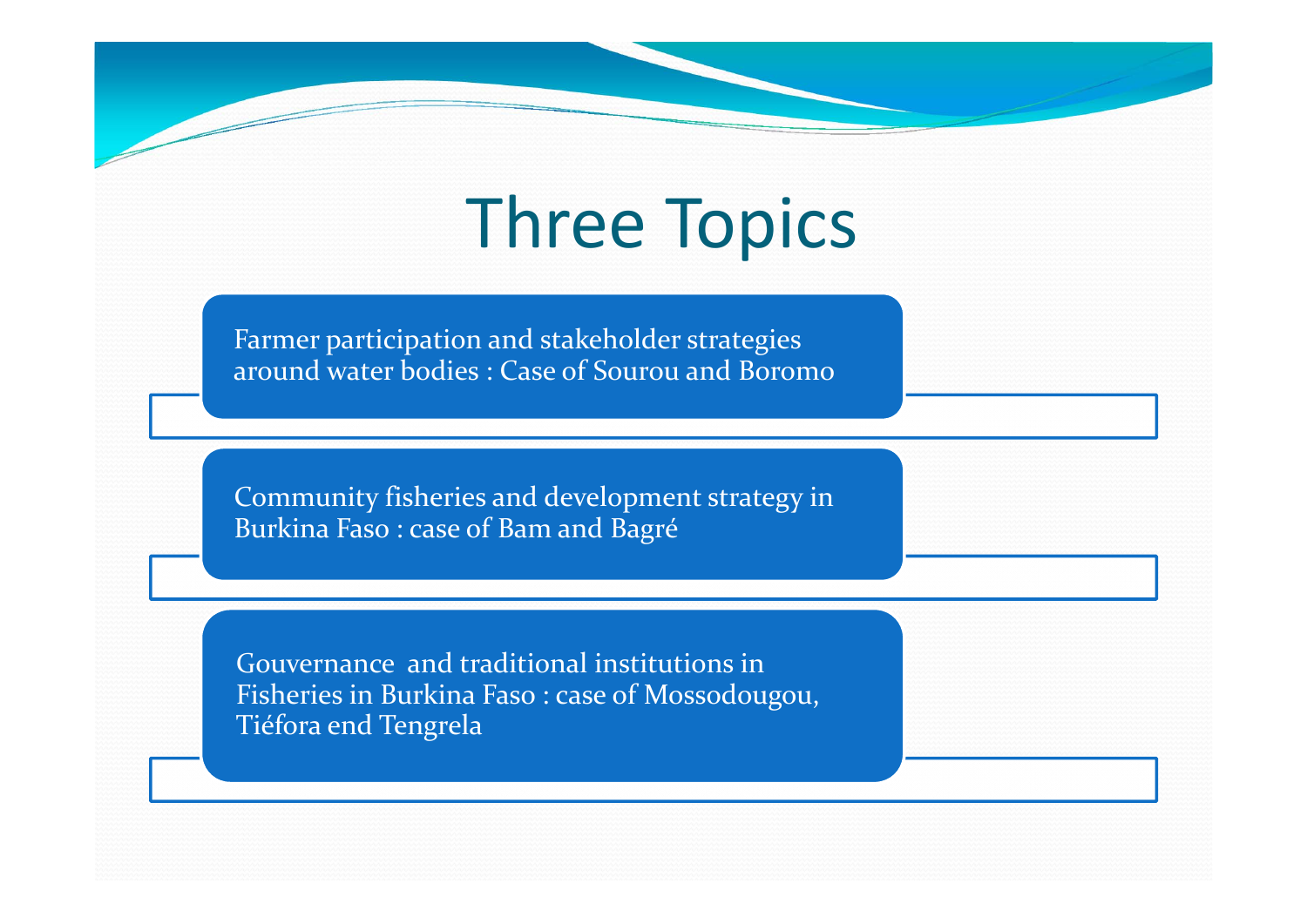**TOPIC <sup>1</sup>**: **Farmer participation and stakeholder strategies around**

#### **water bodies : Case of Sourou and Boromo (By J. Pamela SANOU**

Determine the contribution of fisheries stakeholders in the managemen<sup>t</sup> of fisheries resources and to formulate their strategies

• 1. Describe oganization and operation of fisheries stakeholders

 2. Characterizeconditions of prodution and fish processing

 3. Determine the strategies developed in the framework of the production and processing

•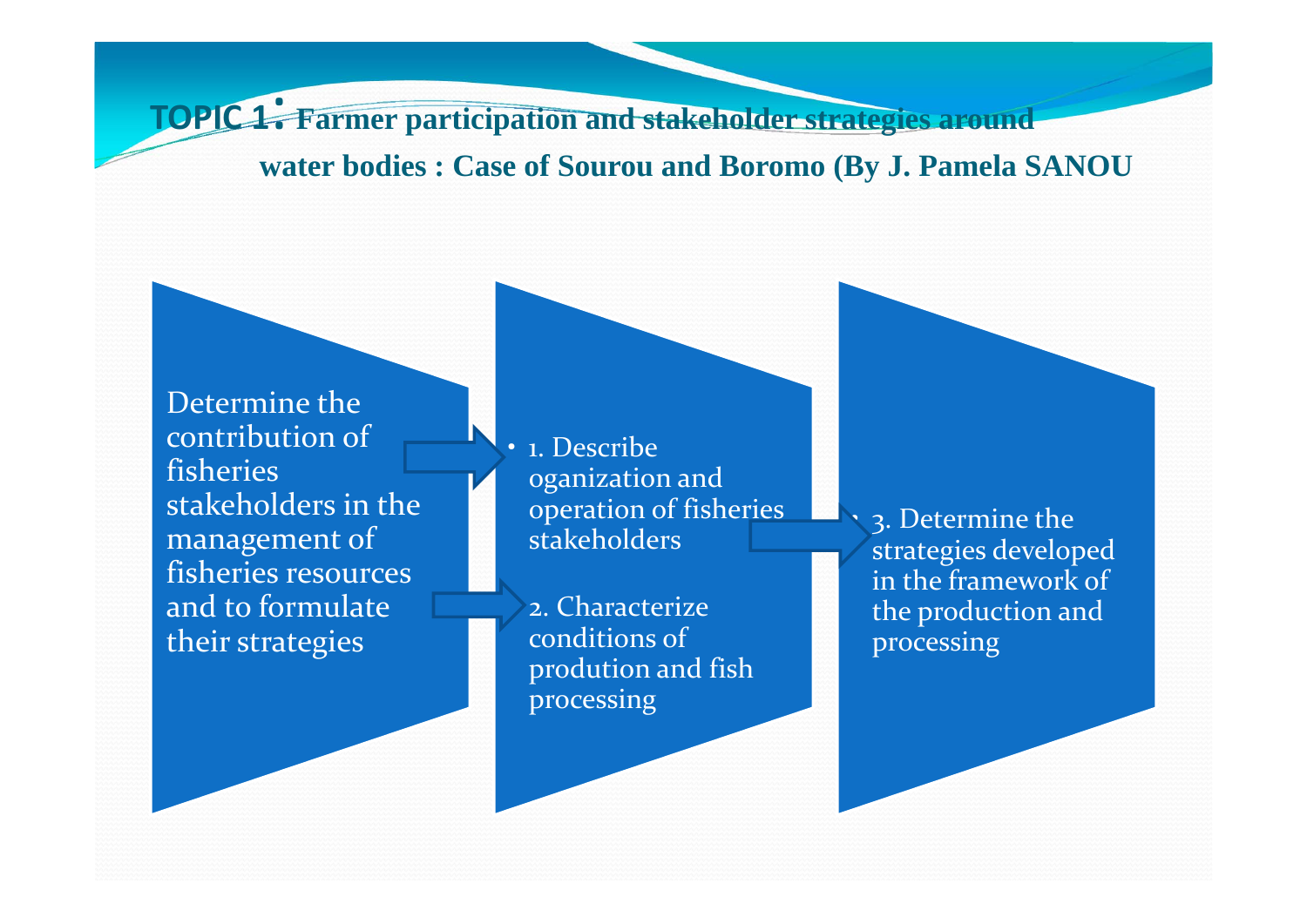

### **TOPIC1/RESULTS**



**Figure 1**: Distribution of fishermen along ethnic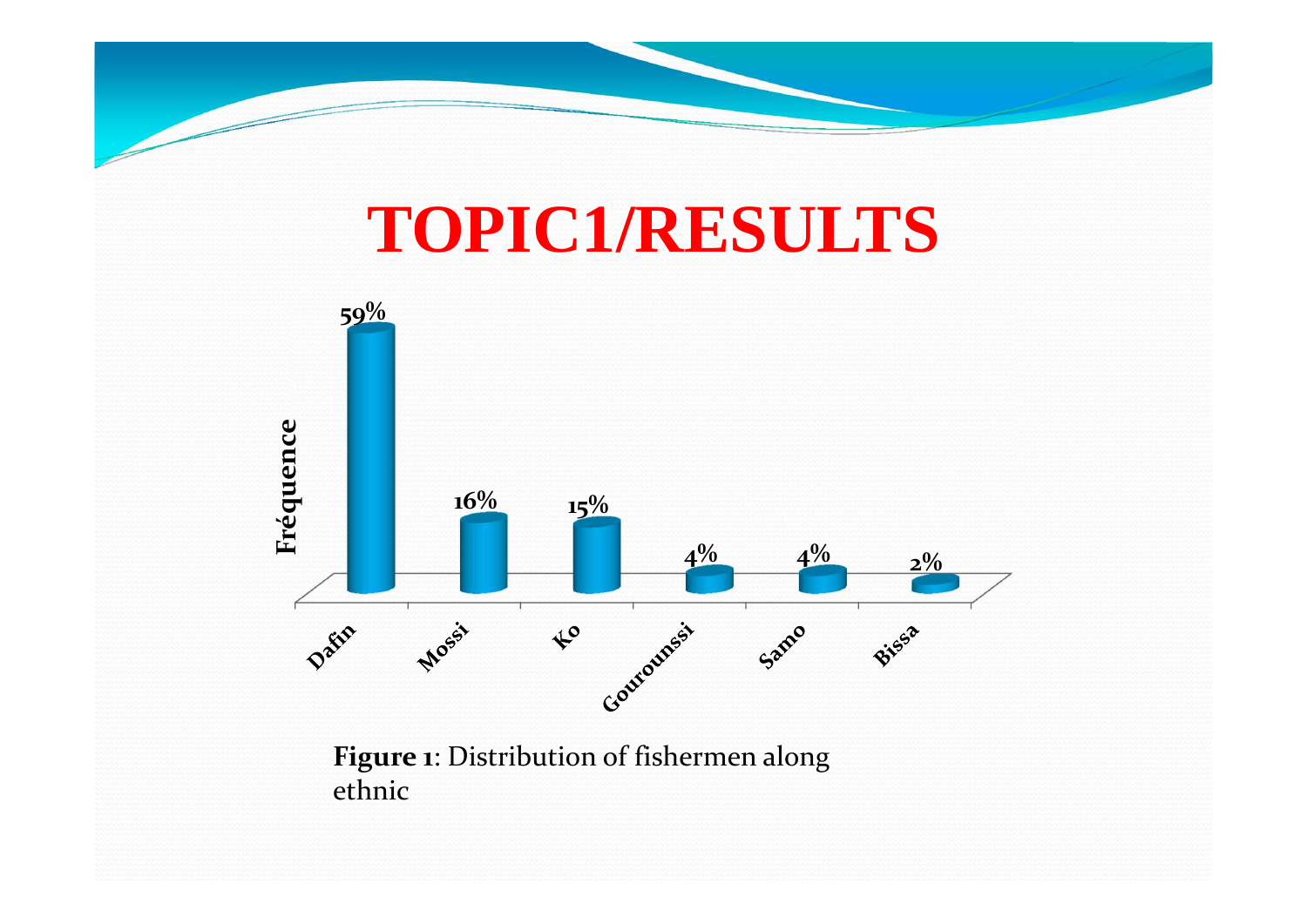

#### **Figure 2: Structure of the pyramidal organization of fishing**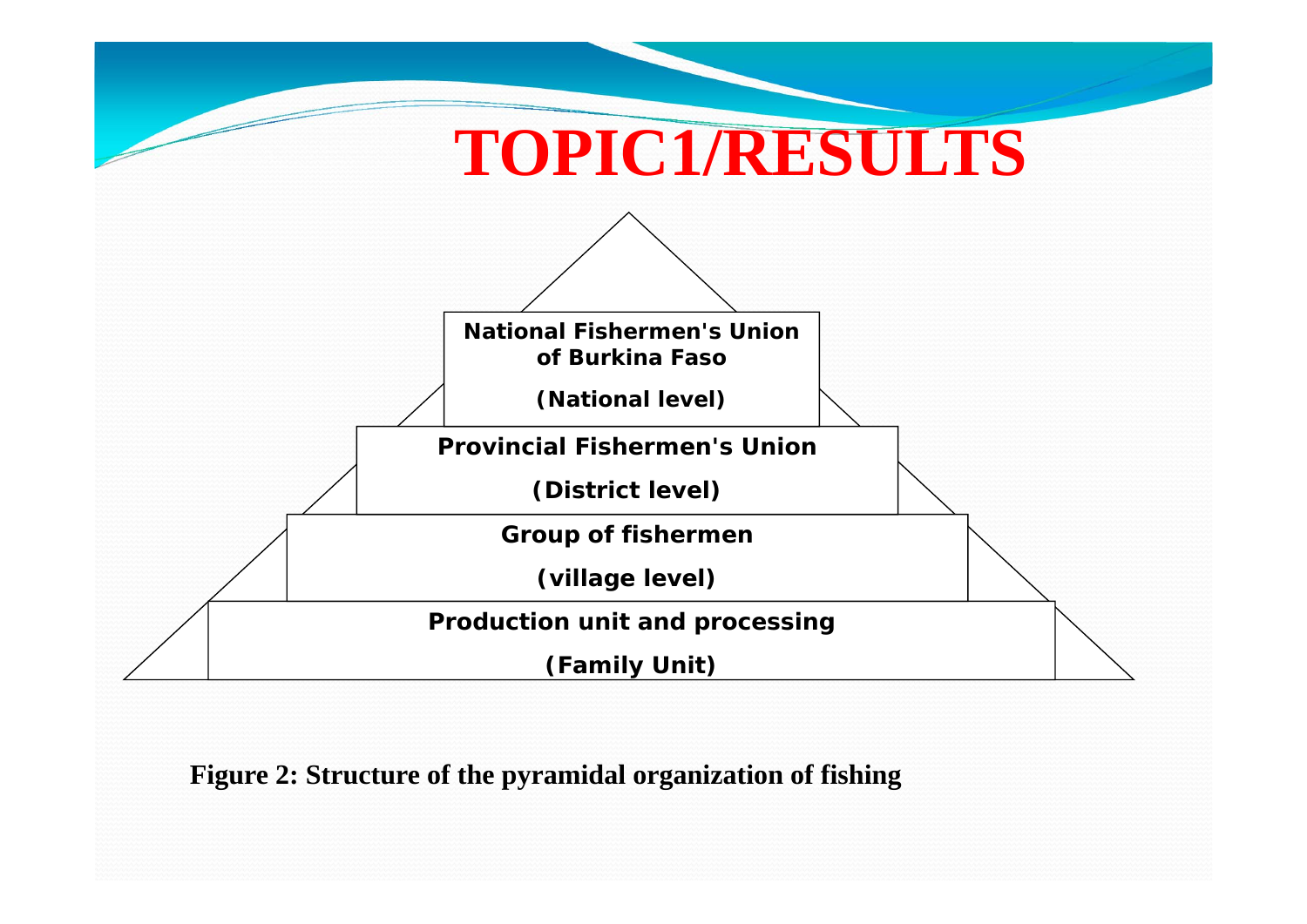

Figure 2: Distribution of fishermen depending on the learning activity sources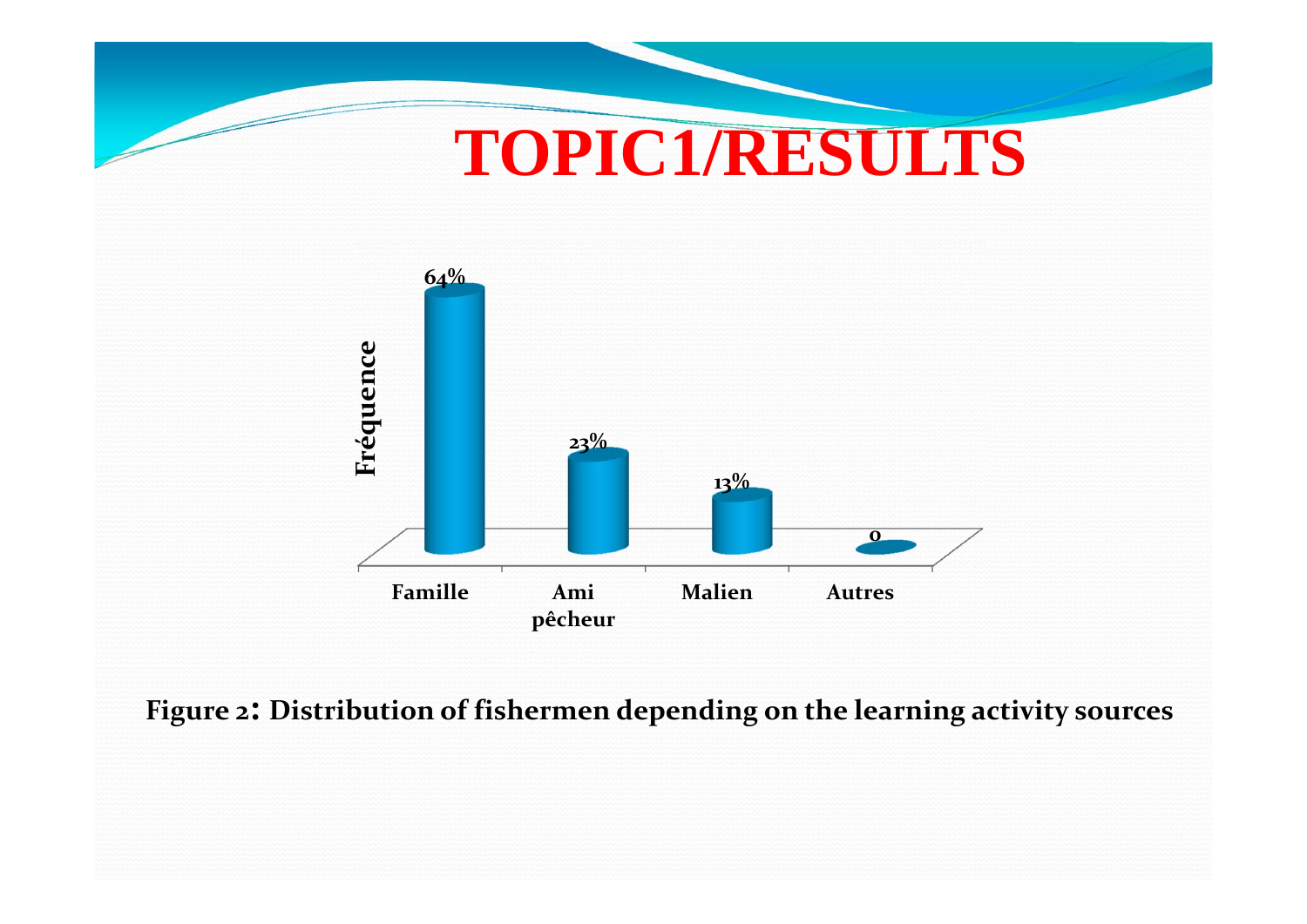# **TOPIC 1/RESULTS**



**Figure 3: Where to buy fish from fishermen**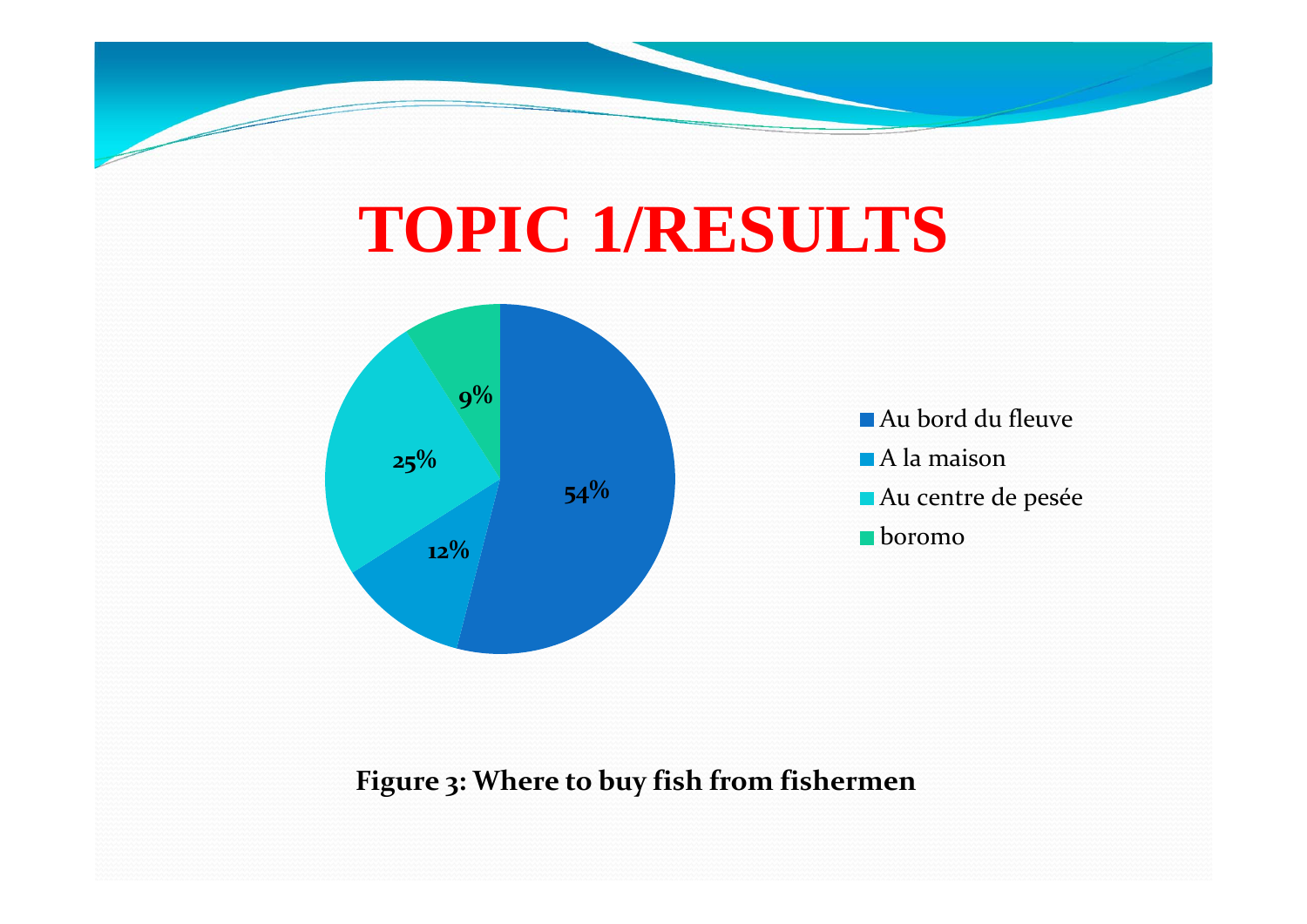# **TOPIC 1/RESULTS**

#### *The fishing equipment*

- $\bullet$ *Gillnets*
- $\bullet$ *Hawks nets*
- $\bullet$ *Canoes*
- $\bullet$ *Knives or other sharp objects*

#### **The processing equipment**

- $\bullet$ *Burkinabe traditional smokehouses*
- $\bullet$ *Smokehouses inspiration from Mali*
- $\bullet$ *Improved kilns*
- $\bullet$ *Fences*
- $\bullet$ *Sheets*
- $\bullet$ *Baskets or large containers*

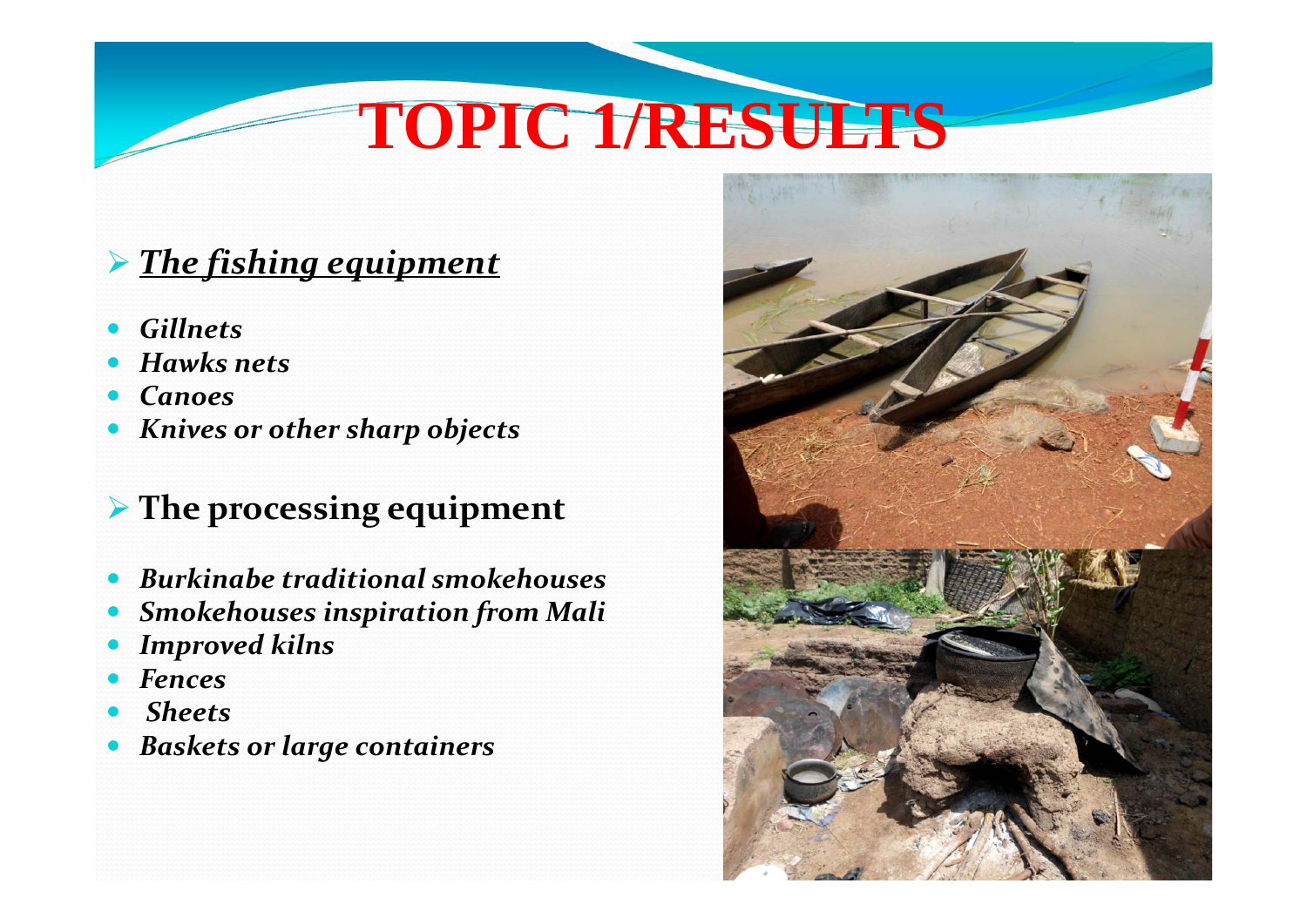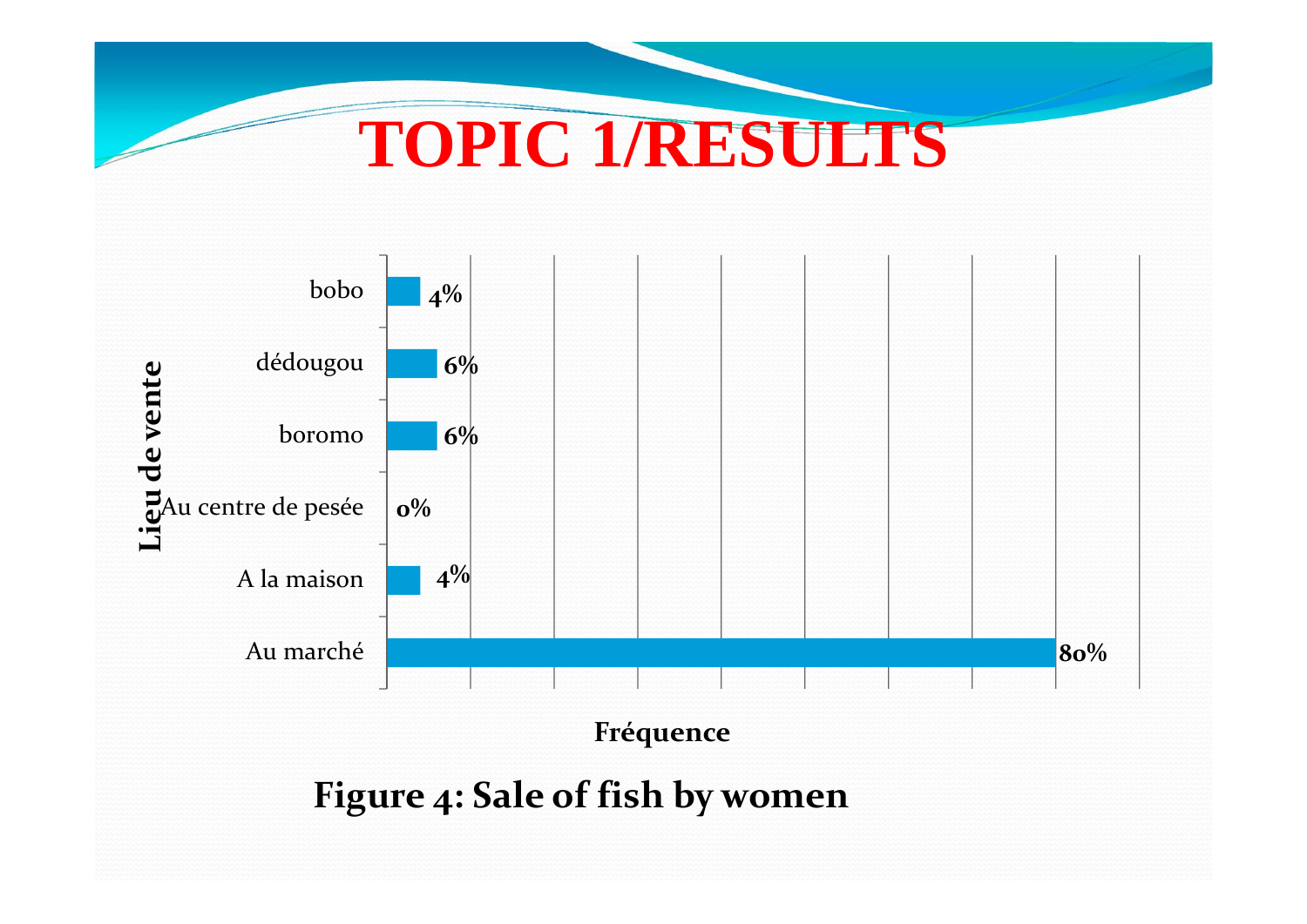## **TOPIC 1/RESULTS**



**Figure 12: Percentage of fishermen who have taken credit for fishing**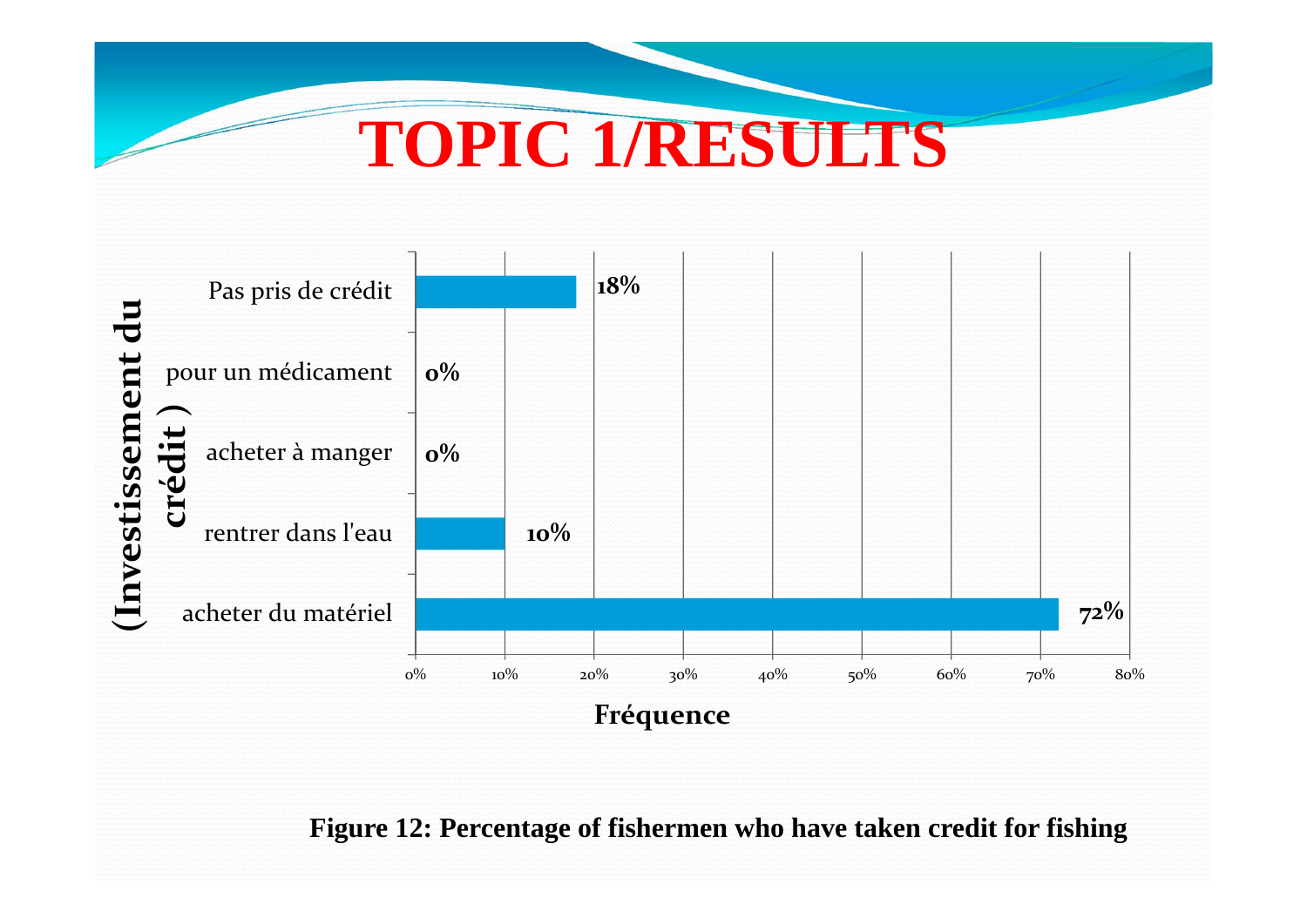



Figure 14: Method of payment of loans granted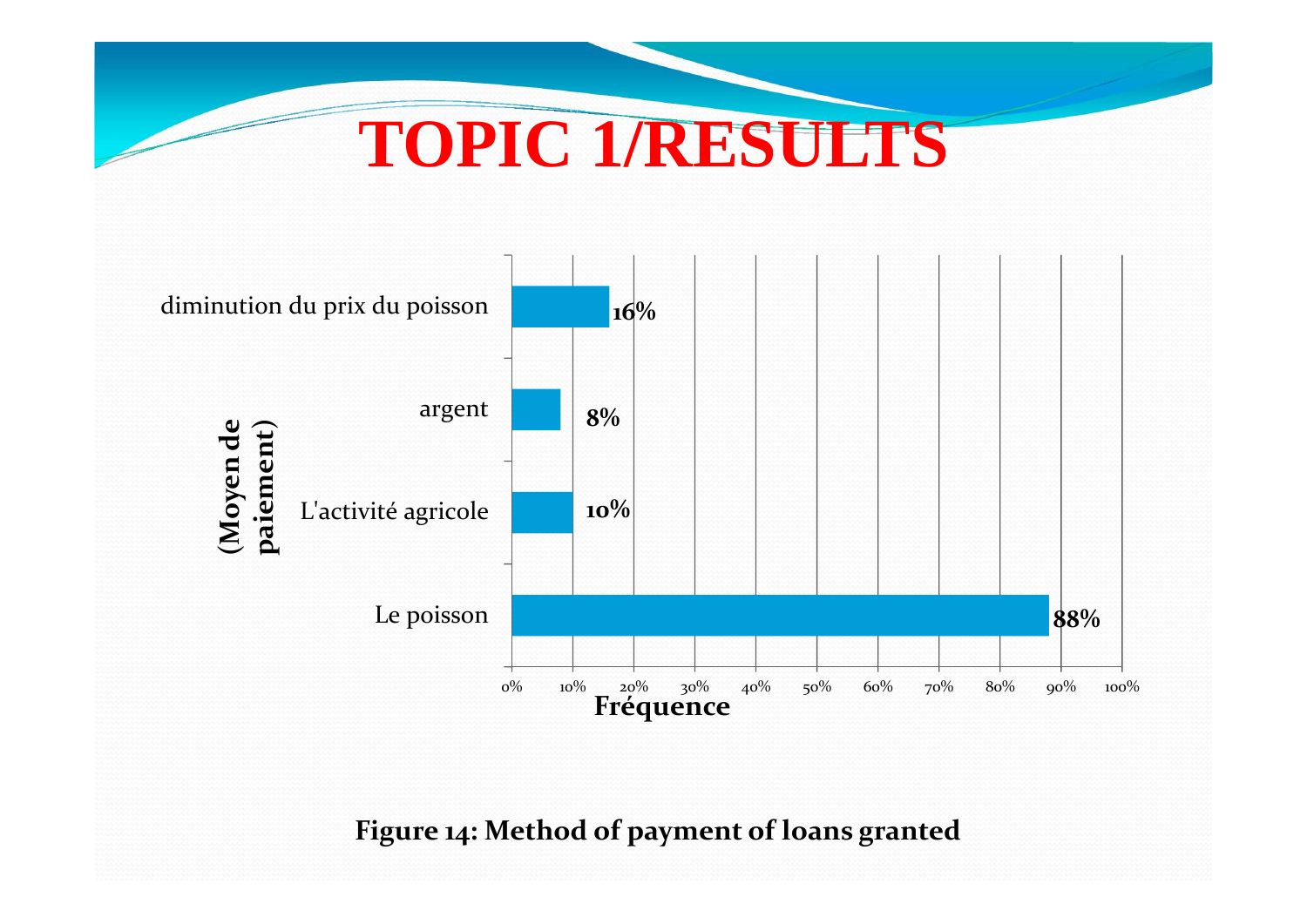**TOPIC 2: Community fisheries and development strategy in Burkina** 

#### **Faso : case of Bam and Bagré (By Aboubacar TRAORE)**

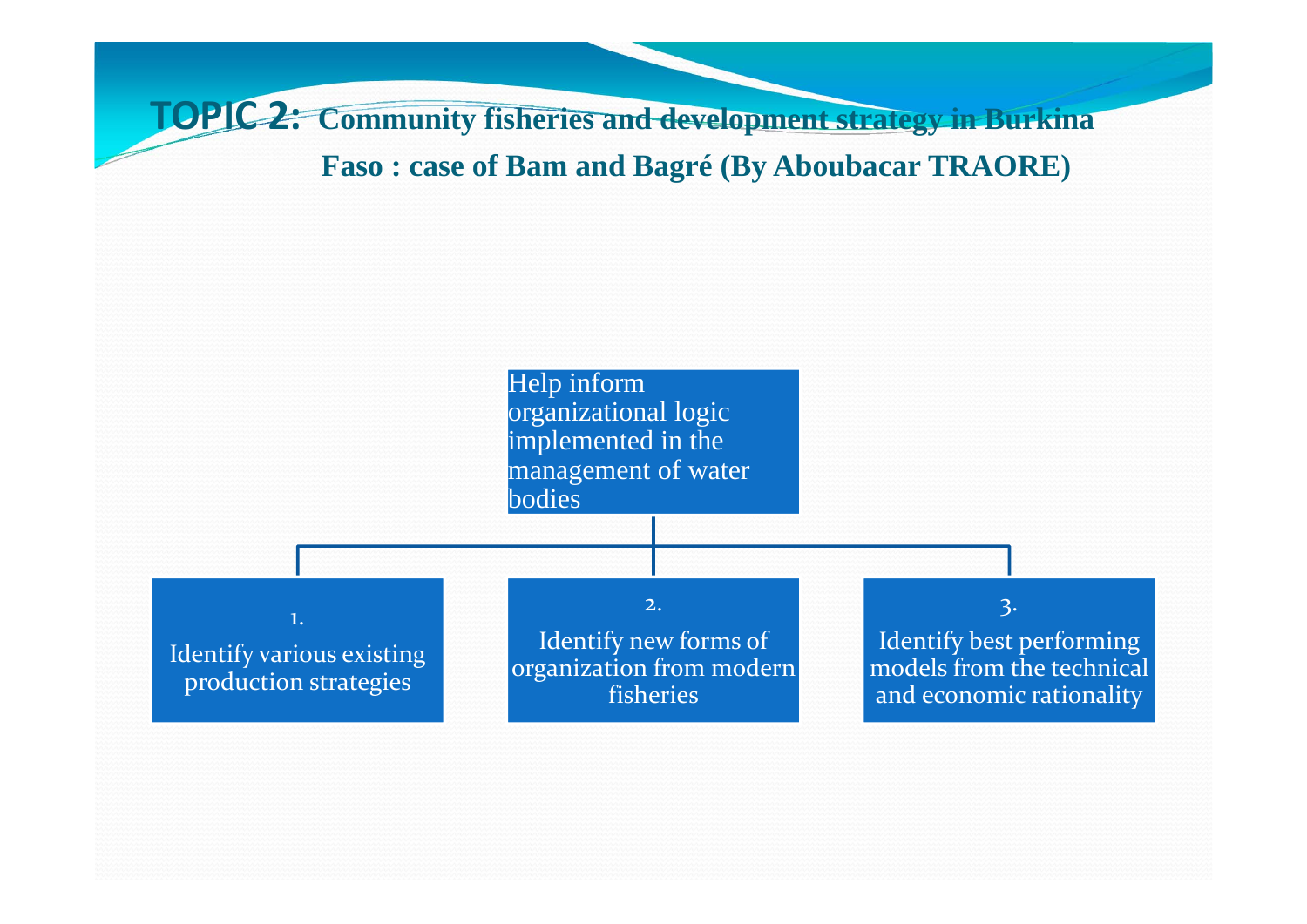#### TOPIC 2/RESULTS

 Fishing is practiced mostly by indigenous peoples, the Mossi in Bam and Bissa in Bagré.

|                       | <b>Mossi</b>                                            | <b>Bissa</b> | Silmimossé |
|-----------------------|---------------------------------------------------------|--------------|------------|
| <b>Bam</b>            | $97\%$                                                  | $0\%$        | 3%         |
| <b>Bagré</b>          | 34%                                                     | $66\%$       | $0\%$      |
| $\prime\prime$ $\sim$ | <b>WARD AND MARKET AND THE REAL PROPERTY.</b><br>$\sim$ | $\sim$ 1     |            |

 *"In 2010, five (5) fishermen Ghanaian came to fish in Bagré dam. They were arrested and imprisoned by the police "* (K. L., <sup>60</sup> ans, Bam)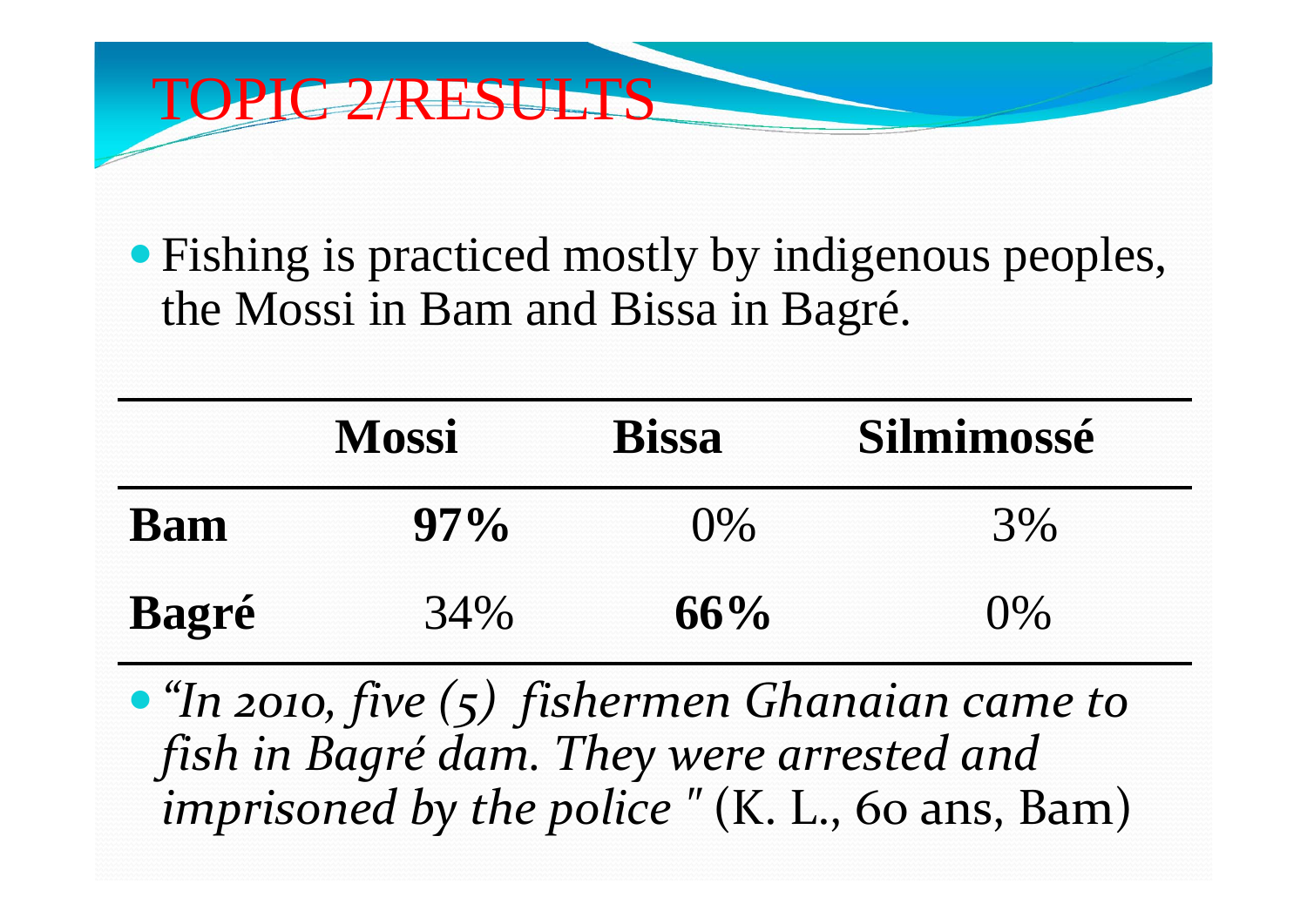

#### • Fishing Equipment

|           | <b>Bam</b> | <b>Bagré</b> |
|-----------|------------|--------------|
| Canoes    | 57%        | 83%          |
| Gillnets  | 84%        | 97%          |
| Hawks net | 20%        | 17%          |
| hooks     | 58%        | 60%          |

• The Bozo fishermen and Somono in Mali using large triangular nets, large traps, seines and gear craft as engines pinasses (Baumann, 1991).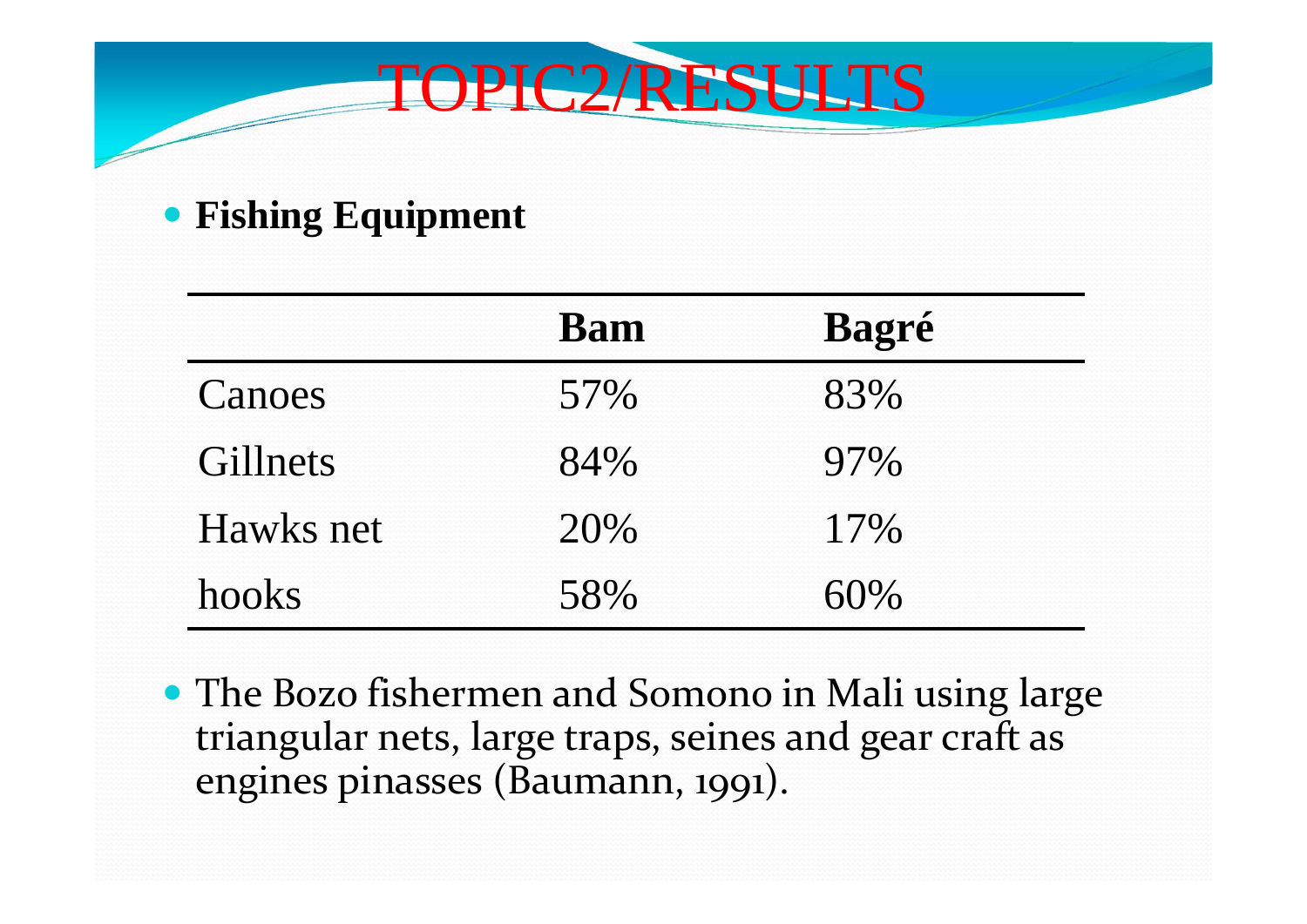## Distribution of fishermen depending on the number of sockets TOPIC 2/RESULTS

|              | Pêche la<br>veille du | Nombre de prises<br>mensuelles |                                      |        | <b>Moyenne</b>            |
|--------------|-----------------------|--------------------------------|--------------------------------------|--------|---------------------------|
|              | jour<br>d'enquête     | <b>Moins</b><br>$de_1$<br>fois | Entre Plus<br>15 et 25 de 25<br>fois | fois   | journalière<br>des prises |
| <b>Bam</b>   | $52\%$                | $Q\%$                          | $17\%$                               | $74\%$ | $4 \text{ kg}$            |
| <b>Bagré</b> | $51\%$                | $16\%$                         | $22\%$                               | $62\%$ | $5 \text{ kg}$            |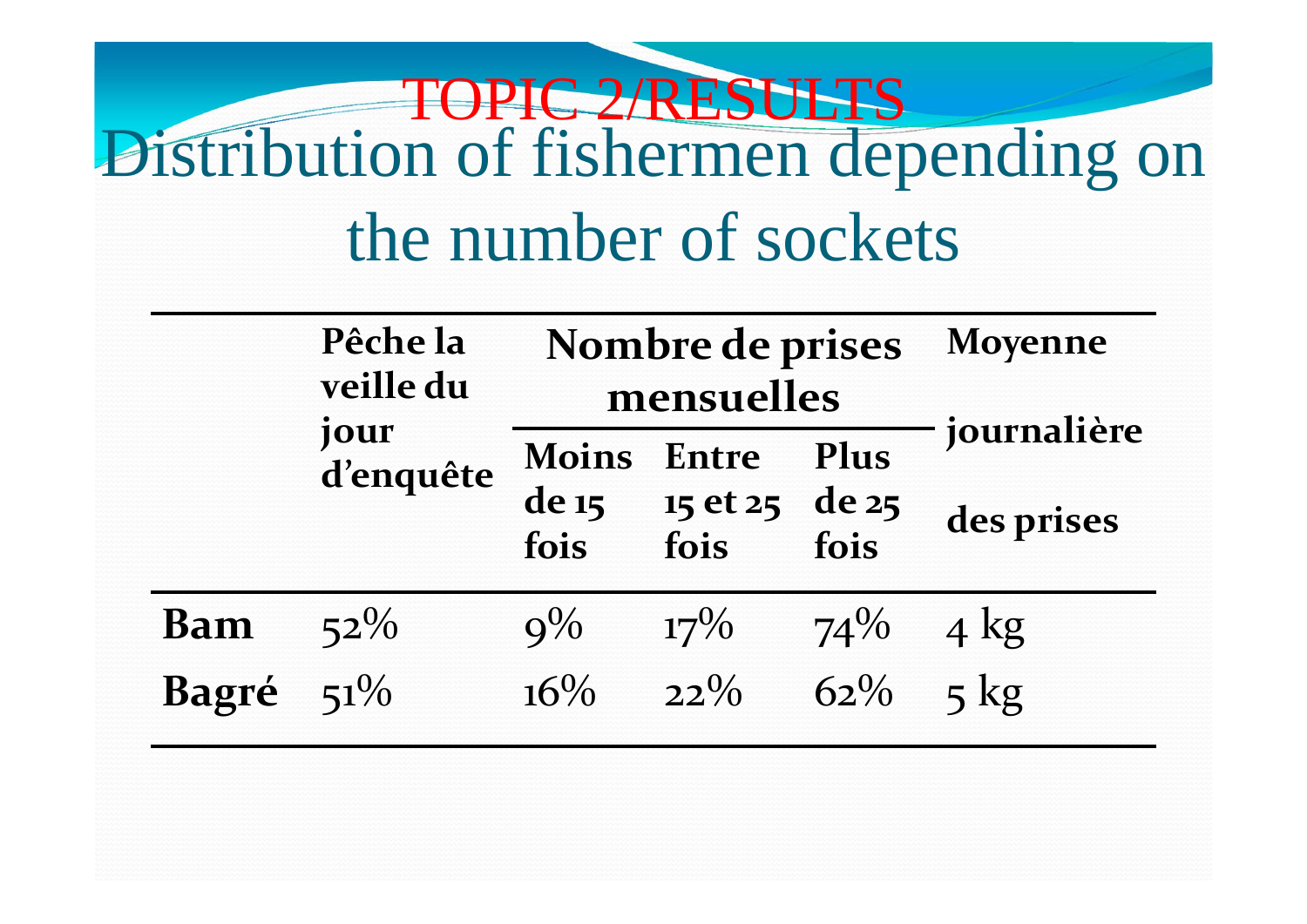

#### **Farmers Organization fishing in Bagré**

#### **1** Union of fishermen

- ▶4 Groups of fishermen
- **Example 1 Union group of women transforming fish**
- ▶ 1 group of wholesalers (100% hommes)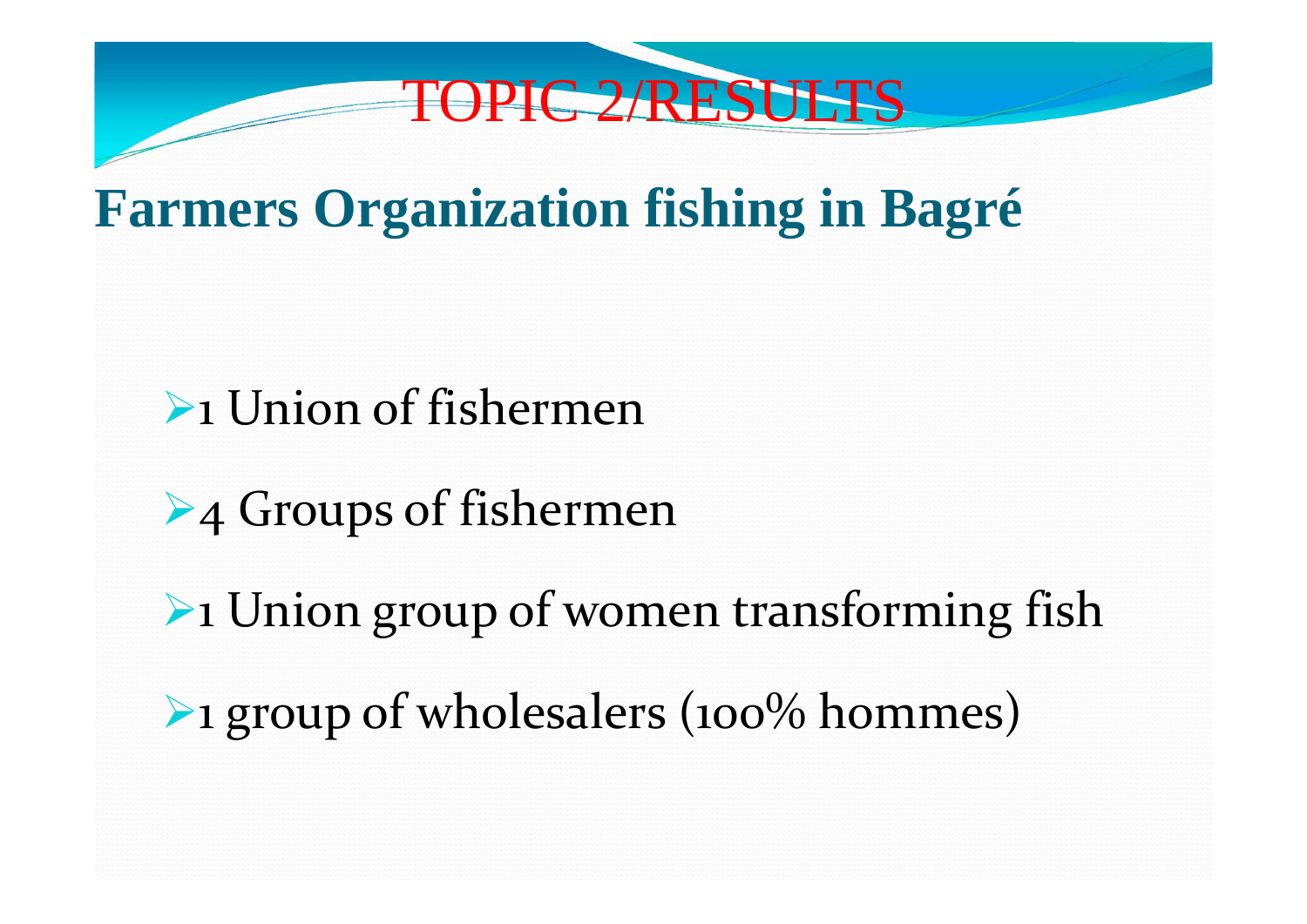#### TOPIC 2/RESULTS

#### **Who has access to the resource?**

|       | <b>Peopless with access</b>                            | <b>People without access</b>          |
|-------|--------------------------------------------------------|---------------------------------------|
| Bagré | <b>Natives</b><br>Allochtonous<br>Members of groupment | Allochtomous from<br>others countries |
| Bam   | <b>Natives</b><br>Alloctonous<br>Members of Groupment  | Allochtonous from thers<br>countries  |

**Despite the policy of sharing the resource, it is layers of the population remain excluded from the resource**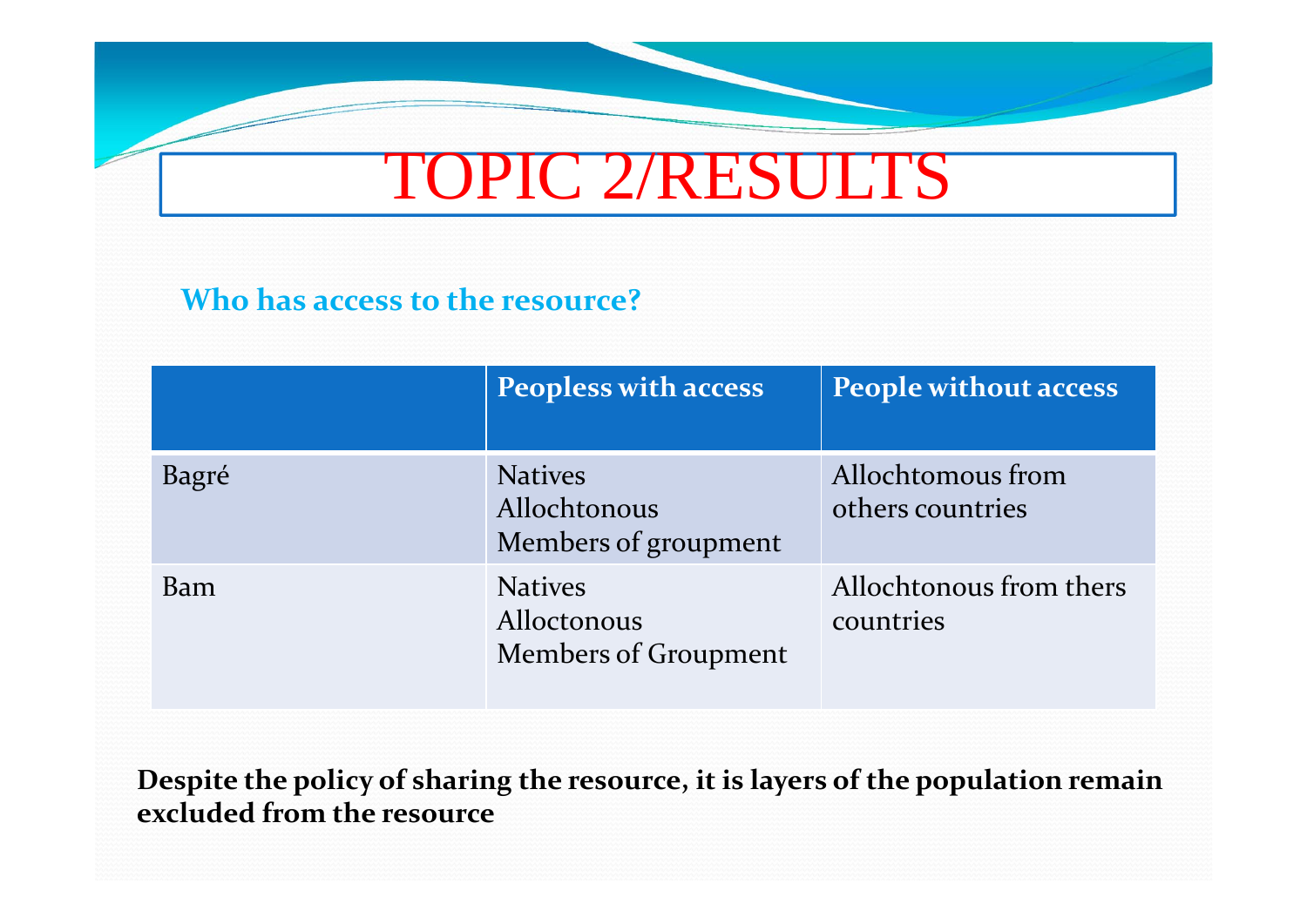**TOPIC 3**: Gouvernance and traditional institutions in Fisheries in Burkina Faso : cases of Mossodougou, Tiéfora and Tengrela (BY Vincent‐Paul SANOU)

• Better familiarized with the interaction between the modes of modern and traditional fisheries management

 1. Describe the foundations of modern regulaton

 2. Review condition of adaptation of modern rules

•

 3. Identify the minimum conditions for reconciliation of the two modes of management

•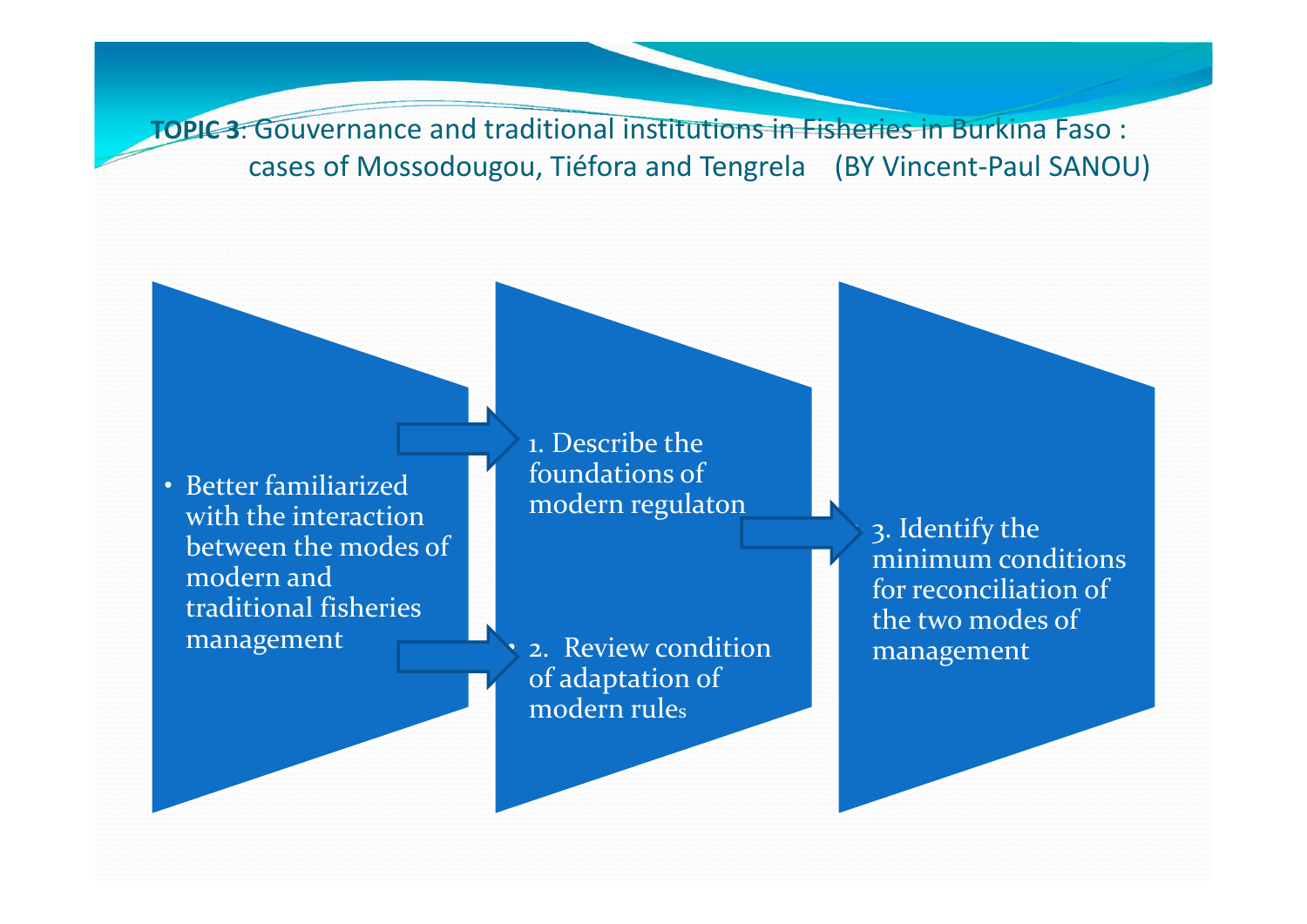## **CONCLUSION**

- All ours three topics were achieved
- Future steps
	- $\triangleright$  1. Completed the literature review for:
		- Improve the differents reports;
		- Prepare scientific publications for December
		- (2 scientific publications, 1 book on Governance and fishing)
	- $\triangleright$  2. Review the gender dimension in specific issues by using gender material
	- **→ 3. Undertake some three topics in three others areas (includet** the North)